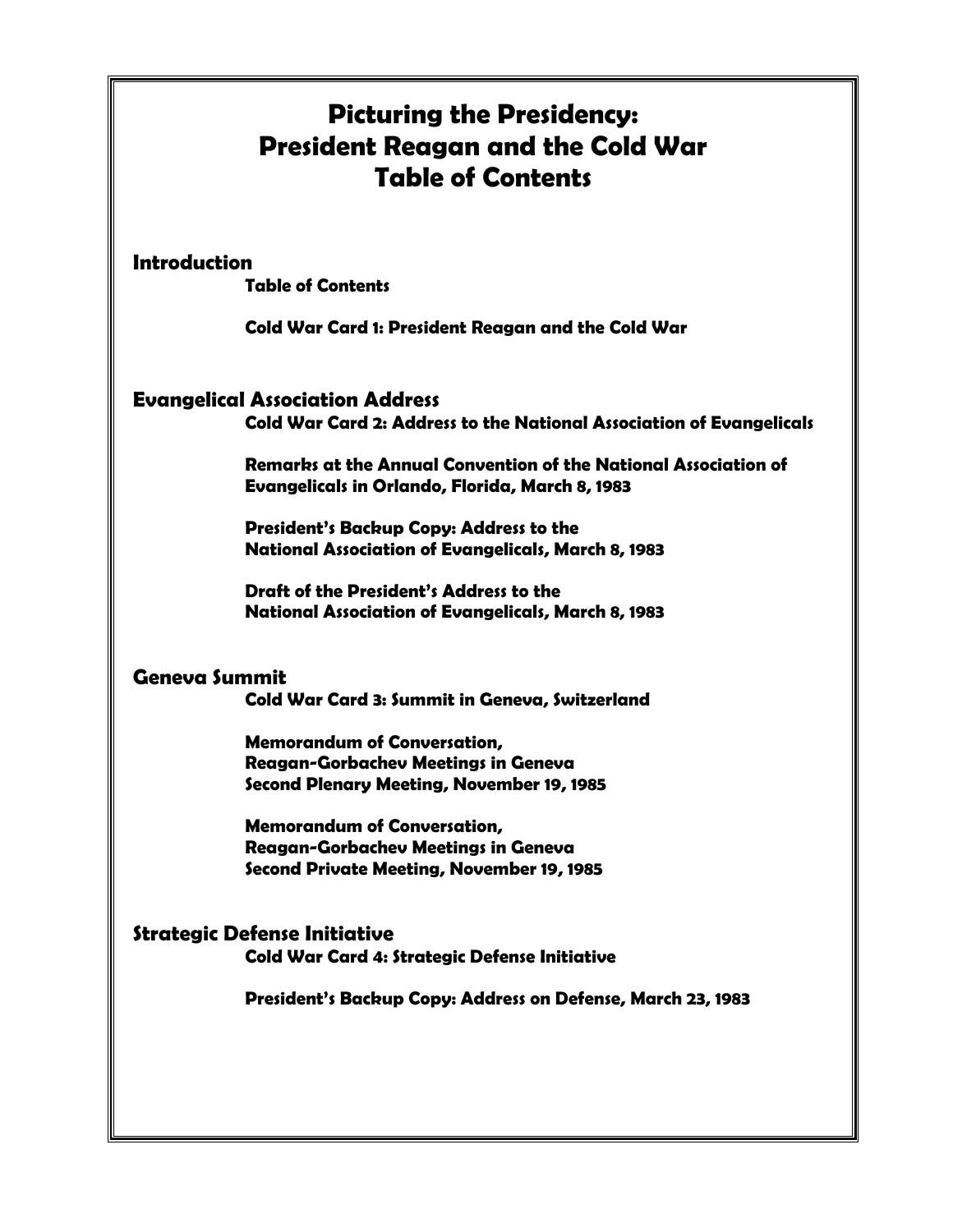# **Picturing the Presidency: President Reagan and the Cold War Table of Contents**

#### **Reykjavik Summit**

**Cold War Card 5: Reykjavik Summit, Iceland** 

**Memorandum of Conversation, October 12, 1986** 

#### **Brandenburg Gate**

**Cold War Card 6: Remarks on East-West Relations at the Brandenburg Gate in West Berlin** 

**President's Backup Copy: Remarks at Brandenburg Gate Berlin, Germany, June 12, 1987** 

**Draft of the President's Remarks at Brandenburg Gate Berlin, Germany, June 12, 1987** 

### **Intermediate-Range Nuclear Forces (INF) Treaty**

**Cold War Card 7: President Ronald Reagan and General Secretary Gorbachev signing the INF Treaty in the East Room of the White House** 

**Remarks on Signing the Intermediate-Range Nuclear Forces Treaty December 8, 1987** 

 **President's Backup Copy: Signing Ceremony for I.N.F. Agreement Tuesday, December 8, 1987** 

#### **Fall of the Berlin Wall**

**Cold War Card 8: The Fall of the Berlin Wall** 

**Power Map of the World, Cold War Era**